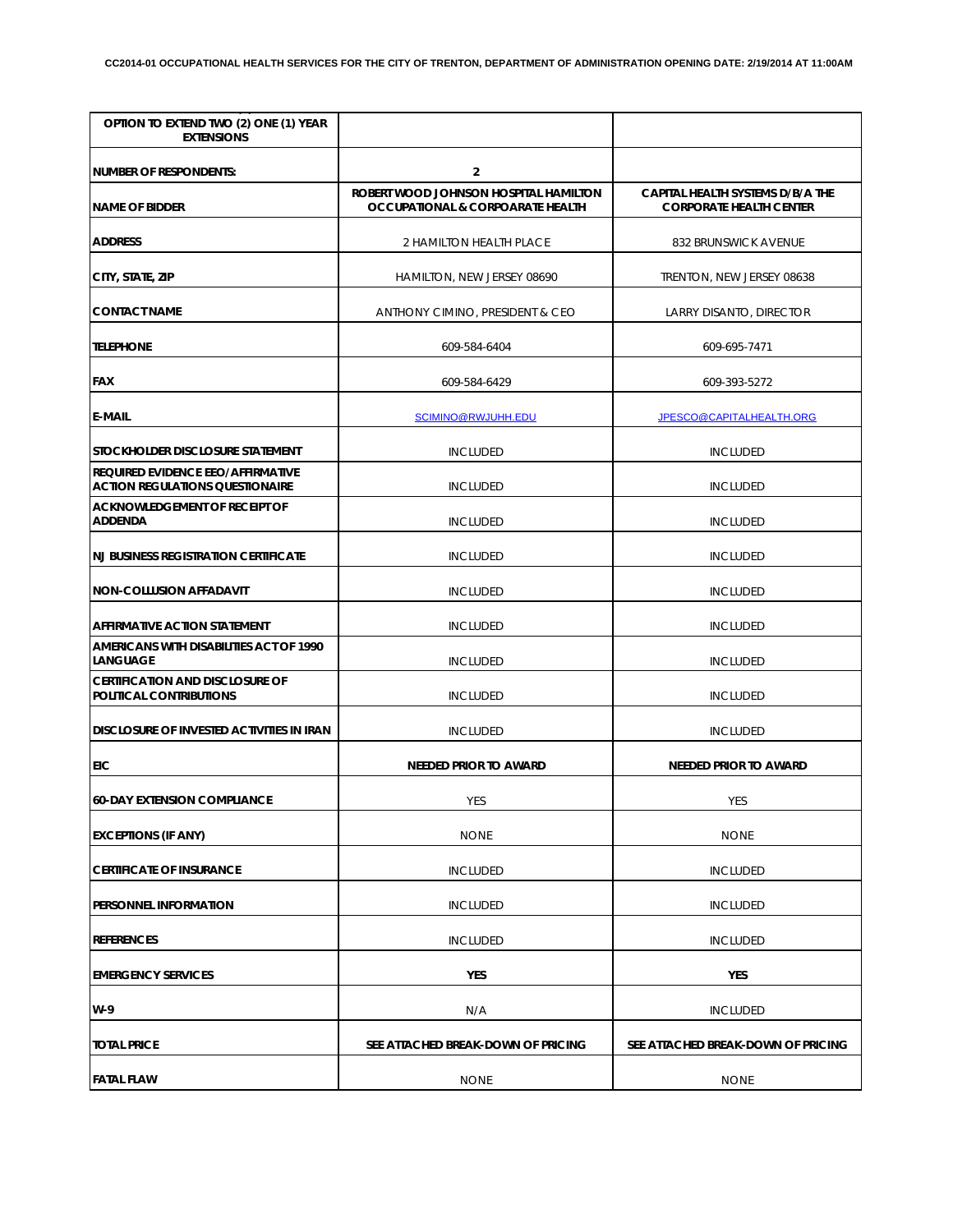# All respondents shall submit pricing for the following (I. - IV.40.):

### $\mathbf{L}$ **Return to Work Physical Exam**

 $85,00$  $\mathfrak{S}$ 

#### Н. **Special Medical Evaluation**

KWJ

To include: Second Opinions and certain other special circumstances such as recommendations/suggestions for reasonable accommodation under the Americans with Disabilities Act and Retirement Examinations.

(Note: if the case is requested as an exam for Worker's Compensation, the City will be billed according to the prevailing worker's compensation fee schedule. If the case is determined not to be for the purpose of Worker's Compensation, the City will be billed at the rate of:

|     |                                                               | 100:00<br>S                   |
|-----|---------------------------------------------------------------|-------------------------------|
| Ш.  | <b>Fitness for Duty</b>                                       | 100,00                        |
| IV. | <b>Pre-Employment Examination</b>                             |                               |
|     | 1 <sub>1</sub><br>Medical History and Physical                | 65,00                         |
|     | 2.<br>Back Assessment: Flex and Lift                          | 60.00                         |
|     | 3.<br>NIDA Drug Screen (5 panel)                              | 22.00                         |
|     | 4.<br>Non-NIDA Drug Screen (10 panel)                         | 22.00                         |
|     | 5.<br>Audiometry - Medical Class A                            | S<br>40.00                    |
|     | 6.<br>Vision Test: Acuity, Horizontal Field, Color Perception | S<br>20.00                    |
|     | 7.<br><b>Hepatitis B Titer</b>                                | 30.00                         |
|     | 8.<br>PFT - Sporametry                                        | 65.00<br>S                    |
|     | 9.<br><b>EKG</b>                                              | \$<br>40,00                   |
|     | 10. Tuberculosis Skin Test                                    | S<br><u>20,00</u>             |
|     | 11. Complete Blood Count and Differential                     | 25,00<br>\$                   |
|     | 12. Urinalysis (microscopic)                                  | 15.00                         |
|     | 13. Urinalysis (dip).                                         | <u>10,00</u><br>\$            |
|     | 14. HDL/LDL Ratios                                            | S<br><u>35.00</u>             |
|     | 15. Comprehensive Metabolic Panel                             | 40,00                         |
| V.  | <b>Other Services Fee Schedule</b>                            |                               |
|     | PA Chest x-ray                                                | 75.00<br>\$                   |
|     | 1. PA and Lateral Chest x-ray                                 | 75.00                         |
|     | 2. Xray: Lumbar Spine, 3 view                                 | 130,00                        |
|     | 3. Back Assessment - Strength                                 | part of 4                     |
|     | 4. Lifting Capacity                                           | 6000                          |
|     | 5. Audiometry - Medical Class A                               | S<br>40.00                    |
|     | 6. Fit Test - SCBA Mask - Quantitative                        |                               |
|     | a. Short Test                                                 | 45.00<br>S                    |
|     | b. Long Test                                                  | 45.00<br>S                    |
|     | 7. Pulmonary Exam                                             | 130.00                        |
|     | 8. Respiratory Exam                                           | \$270.00 w/cx2 195.00 w/0 Cx2 |
|     | a. Hemocult Slide                                             | 10.00<br>S.                   |
|     | 9. Blood Alcohol                                              | N/A<br>\$.                    |
|     | 10. Blood Lead                                                | 25.00                         |
|     | 11. Cholinesterase                                            | \$<br>20.00                   |
|     | 12. DOT exams (CDL and Gas Pipeline)                          | <u> 70.00</u><br>\$           |
|     | 13. NIDA Drug Screen (5 panel, split sample)                  | 22.00                         |
|     |                                                               |                               |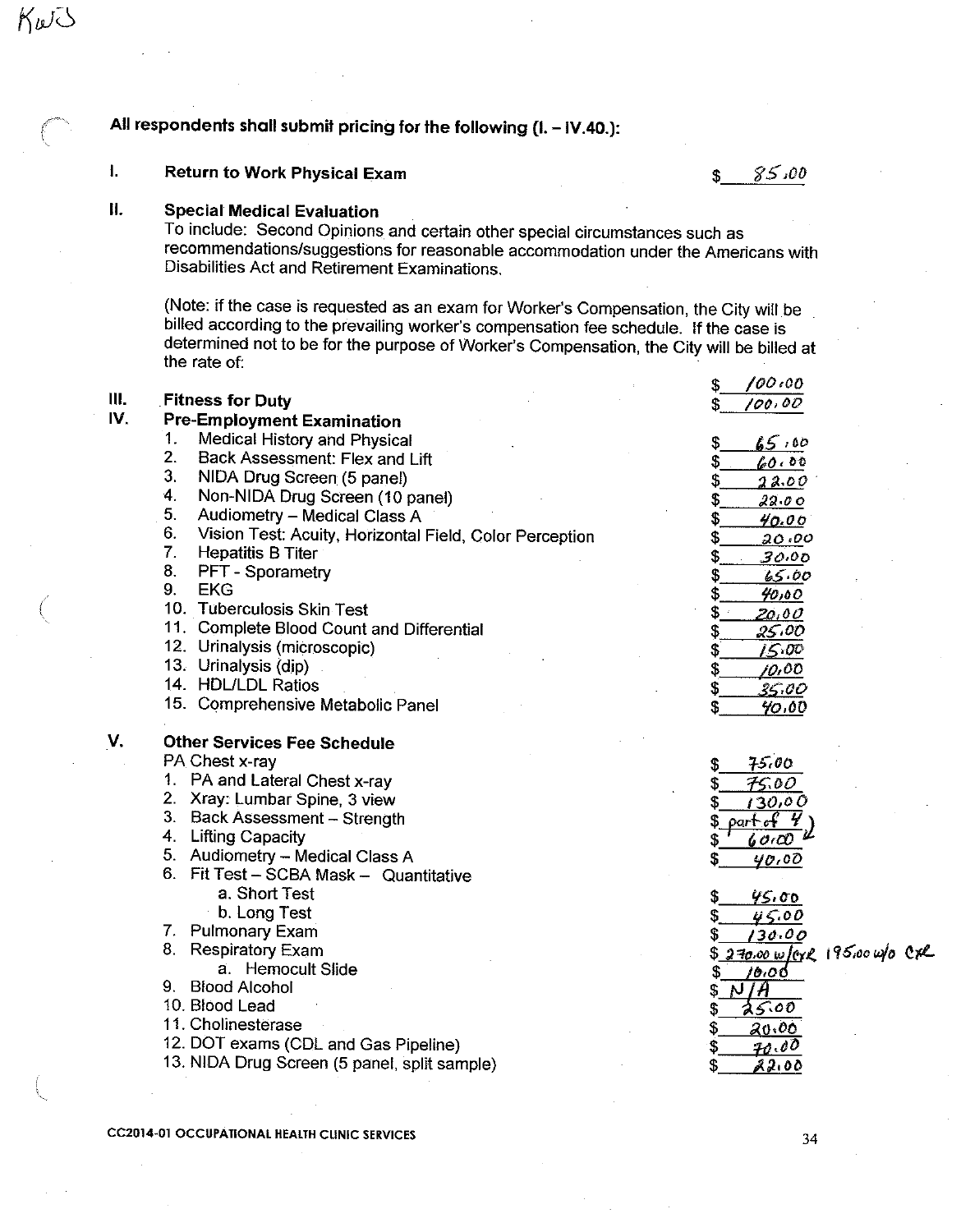| 14. Non-NIDA Drug Screen (10 panel, split sample)                             |             | 22,00                                      |
|-------------------------------------------------------------------------------|-------------|--------------------------------------------|
| 15. H-BIG (per cc)                                                            |             | 170.00                                     |
| 16. HIV                                                                       |             | 30.00                                      |
| 17. Hepatitis B Vaccine (3 shot series)                                       |             | $65a/195$ series of 3<br>S                 |
| 18. Hepatitis Profile                                                         |             | 50.60<br>S                                 |
| 19. Mercury Blood Test                                                        |             | 18.00<br>S                                 |
| 20. 24-hour Heavy Metal Urine Test                                            |             | 42,00<br>\$                                |
| <b>21. RPR</b>                                                                |             | 70.00<br>S                                 |
| 22. Comprehensive Metabloic Panel                                             |             | \$<br>40,00                                |
| 23. Maximal Treadmill Stress Test                                             |             | 300.00<br>S                                |
| 24. LS5                                                                       |             | \$<br>250.00                               |
| 25. Digital rectal Exam                                                       |             | \$<br>10.00                                |
| <b>26 PSA</b>                                                                 |             | \$<br>10.00                                |
| 27. Breathalyzer                                                              |             | \$<br><u>36,00</u>                         |
| 28. Hepatitis AB, AG and C Virus AB                                           |             | \$<br>50,00                                |
| 29. Hepatitis Booster                                                         |             | \$<br>65,00                                |
| 30. TB Skin Test                                                              |             | 20.00<br>\$                                |
| 31. Telephone Consult, Prescription & Non-Prescription Drug Clearance         |             |                                            |
| 45.00                                                                         |             |                                            |
| 32. Physical Examination, Prescription & Non-Prescription Drug Clearance      |             |                                            |
| 86.00                                                                         |             |                                            |
| 33. Back Examinations                                                         |             |                                            |
| Ergonomic Analysis (little or no risk of injury as self limited               |             |                                            |
| 3 or 5 view LS Spine)                                                         |             |                                            |
| Physical examination to include flexibility and strength                      |             |                                            |
| Lifting test based on job description (risk of injury as lifting dead weight) |             |                                            |
|                                                                               | Total Cost: | alyin)<br>\$ 195 a/olift fest ; 255 w/iift |
| a. W/L S3                                                                     |             | \$<br>200.00                               |
| b. W/L S5                                                                     |             | \$<br>29.00                                |
| c. Physical Exam and Lift Test Only                                           |             | 125.00<br>\$                               |
| d. Ergonomic Analysis only                                                    |             | 100.00<br>Ş                                |
| e. Physical Examination only                                                  |             | \$.<br>65.00                               |
| f. Lifting Test Only                                                          |             | \$<br>60.00                                |
| 34. Physician Hourly Rate                                                     |             | \$<br>30.00                                |
| 35. Physician Assistant Hourly Rate                                           |             | s<br>80,00                                 |
| 36. Medical Assistant Hourly Rate                                             |             | 4700<br>S                                  |
| 37. Expert Testimony - Physician Hourly Rate                                  |             | 175.00<br>S                                |
| 38. Expert Testimony - Physician Assistant Hourly Rate                        |             | 100.00<br>\$                               |
| 39. Expert Testimony - Medical Assistant Hourly Rate                          |             | 9.00<br>\$                                 |

 $\bar{z}$ 

Xut

€

 $\mathcal{L}$ 

35

 $\bar{\mathbf{x}}$ 

 $\bar{\beta}$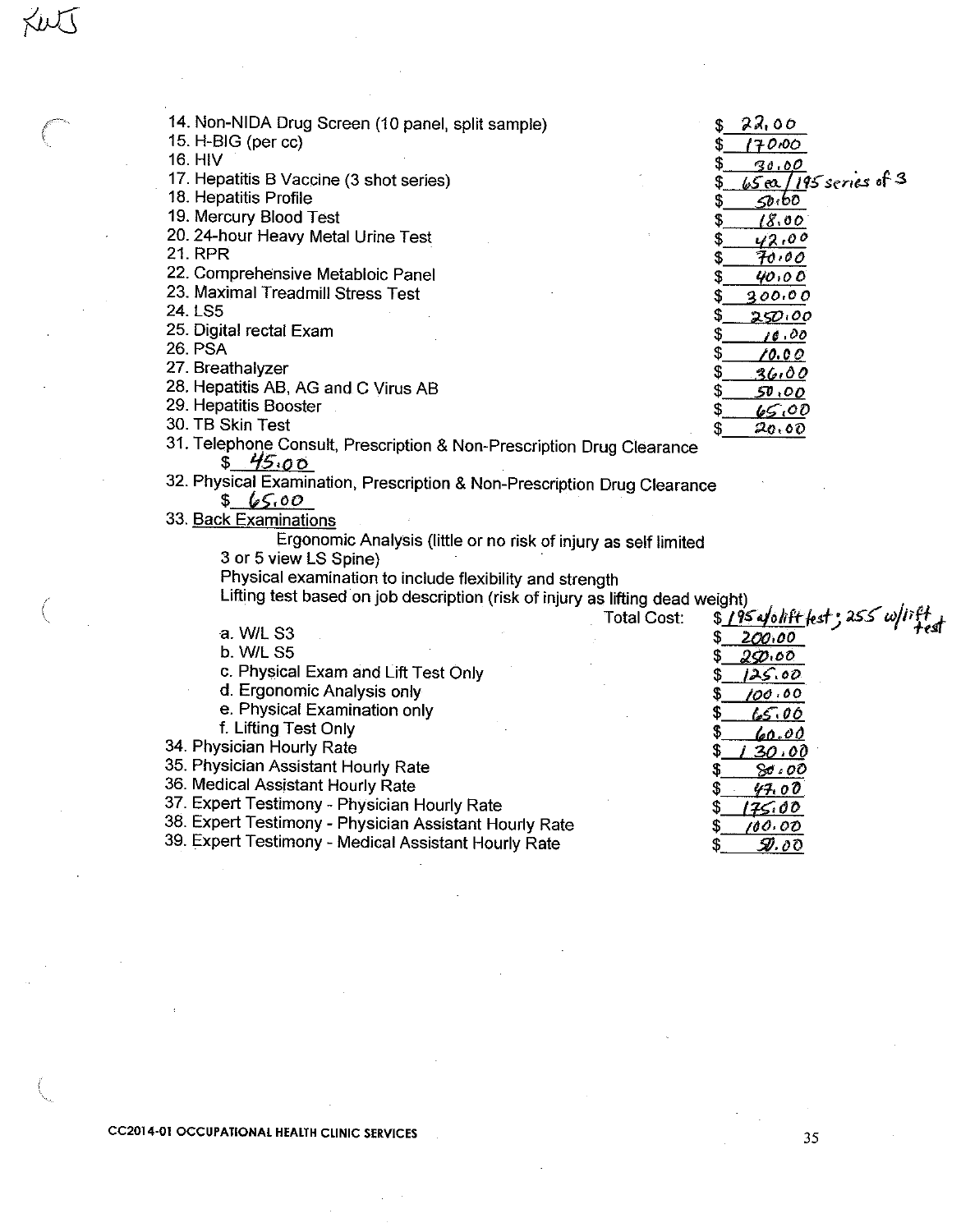|  | PRICE PROPOSALS FOR TRENTON FIRE DEPARTMENT:                                                                                                                                                                               |                                      |
|--|----------------------------------------------------------------------------------------------------------------------------------------------------------------------------------------------------------------------------|--------------------------------------|
|  | Hep B Surface Antibody                                                                                                                                                                                                     | 30.00<br>\$                          |
|  | 1. Hep B Surface Antigen<br>2. Skin Fold Test<br>3. EXAM 1, defined as follows<br>Age 20-29<br><b>Vital Signs</b><br><b>Physical Exam</b><br><b>Fitness Testing</b>                                                        | 30.00<br>\$<br>\$<br>80.00<br>300.00 |
|  | <b>Complete Urinalysis</b><br><b>Chemistry Profile</b><br>Complete Blood Count<br><b>HDL/LDL Ratios</b><br><b>Pulmonary Function</b><br>Vision                                                                             |                                      |
|  | <b>Audiometry Medical Class A</b><br>4. EXAM 2, defined as follows<br>\$340.00                                                                                                                                             |                                      |
|  | Age $30+$<br>Same as EXAM 1 plus Electorcardiogram<br>5. HAZMAT EXAM, defined as follows<br>\$ 370.00<br>Same as EXAM 2, regardless of age, plus the Hazardous Materials                                                   |                                      |
|  | Questionnaire                                                                                                                                                                                                              |                                      |
|  | 6. Research/Define/Update Firefighter Physical Performance Standards.<br>$100.00$ /hour<br>S.                                                                                                                              |                                      |
|  | 7. Research/Design/Update follow-up program to reduce<br>health risks, correct medical problems and/or improve job<br>performance capacity.                                                                                |                                      |
|  | our                                                                                                                                                                                                                        | /00.00/h                             |
|  | 8. Participate in the maintaining of a TFD physical fitness program<br>a. Teach on-site Educational Program classes for lifestyle modifications,<br>fitness training, stress reduction, and the reduction of health risks. |                                      |
|  | our                                                                                                                                                                                                                        | <u>/∂ዕ‹ oo   /h</u><br>\$            |
|  | b. Teach on-site physical fitness programs for<br>Firefighter trainees to improve performance capacity.<br>\$ 100.00 /hour                                                                                                 |                                      |
|  | 9. T4 Free and TSH Non-Dialysis Thyroid Test                                                                                                                                                                               |                                      |
|  | 5.75<br>10. NMP22 Bladder Cancer Chek<br><u>Not ovailable</u><br>\$                                                                                                                                                        |                                      |
|  | 11. CRP High Sensitivity Test<br>12. CA125 Test<br>13,00<br>S.                                                                                                                                                             | 6.25                                 |
|  | 13. Continuation of Service Medical Evaluation<br>\$100.00                                                                                                                                                                 |                                      |
|  |                                                                                                                                                                                                                            |                                      |

**CC2014-01 OCCUPATIONAL HEALTH CLINIC SERVICES** 

 $\sqrt{2}$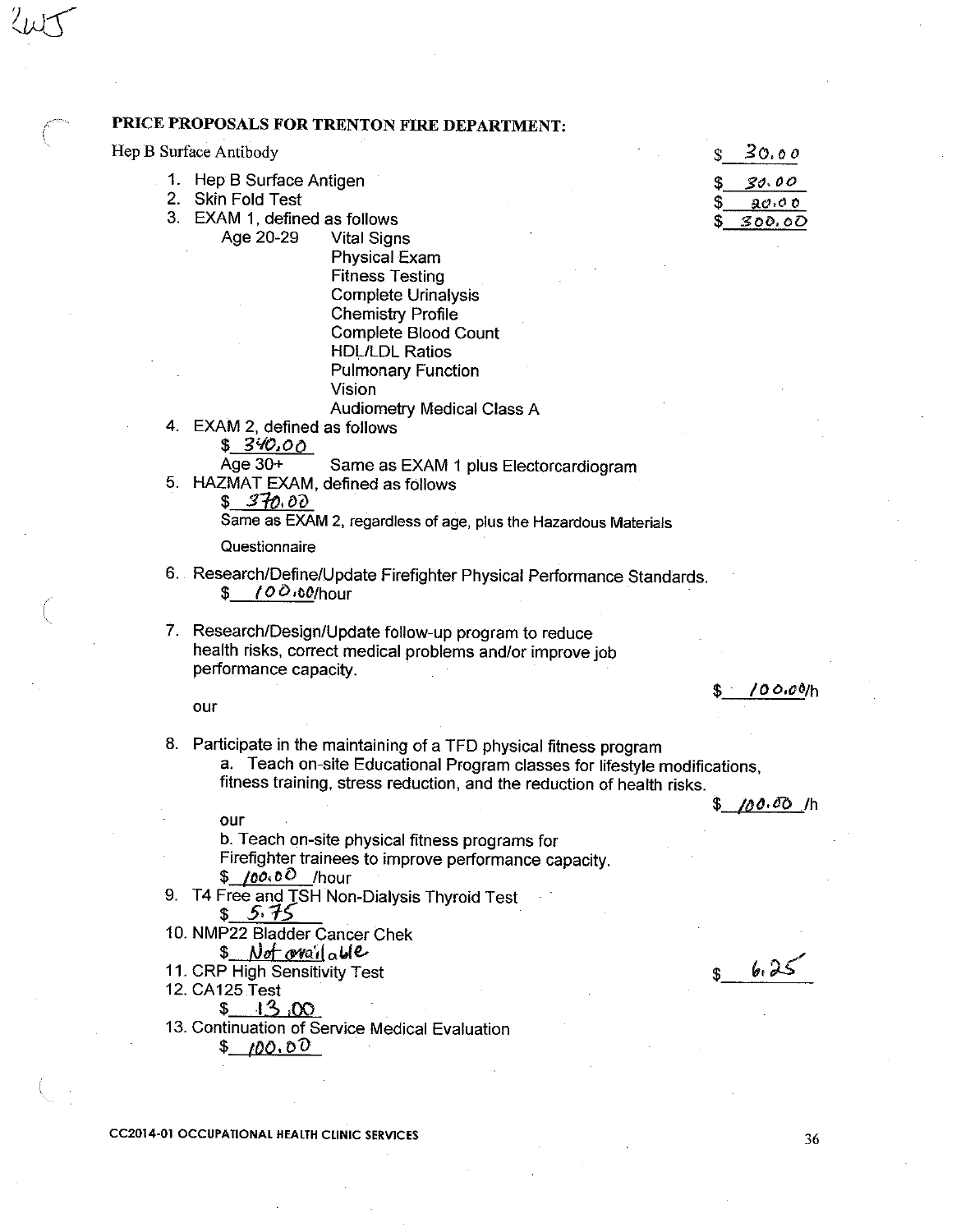

## PRICE PROPOSALS FOR TRENTON POLICE DEPARTMENT:

1. Provide research and guidance in developing training hour

programs for recruits, trainees and other officers.

- 2. Drug screening, as per TPD procedures
	- a. 5 panel drug screen
	- b. 10 panel drug screen
- 3. Telephone or in-person medical consultation contract year
- 4. On-site group Hepatitis inoculations
- 5. Provide research & development of protocol information contract year
- 6. Provide guidance to TPD physical training instructors in developing training programs for police officers \$

\$

/00,00 / per

 $22.00$  each \$  $22.00$  each 2000.00 / per \$  $\frac{\partial O}{\partial \theta}$  each  $\frac{d}{d}$ /15.00 (Twinrix)  $65,00(HepB)$ \$ <u>/5າວ,໐໐ /</u> per

/00,0 O /hour

**CC2014-01 OCCUPATIONAL HEALTH CLINIC SERVICES**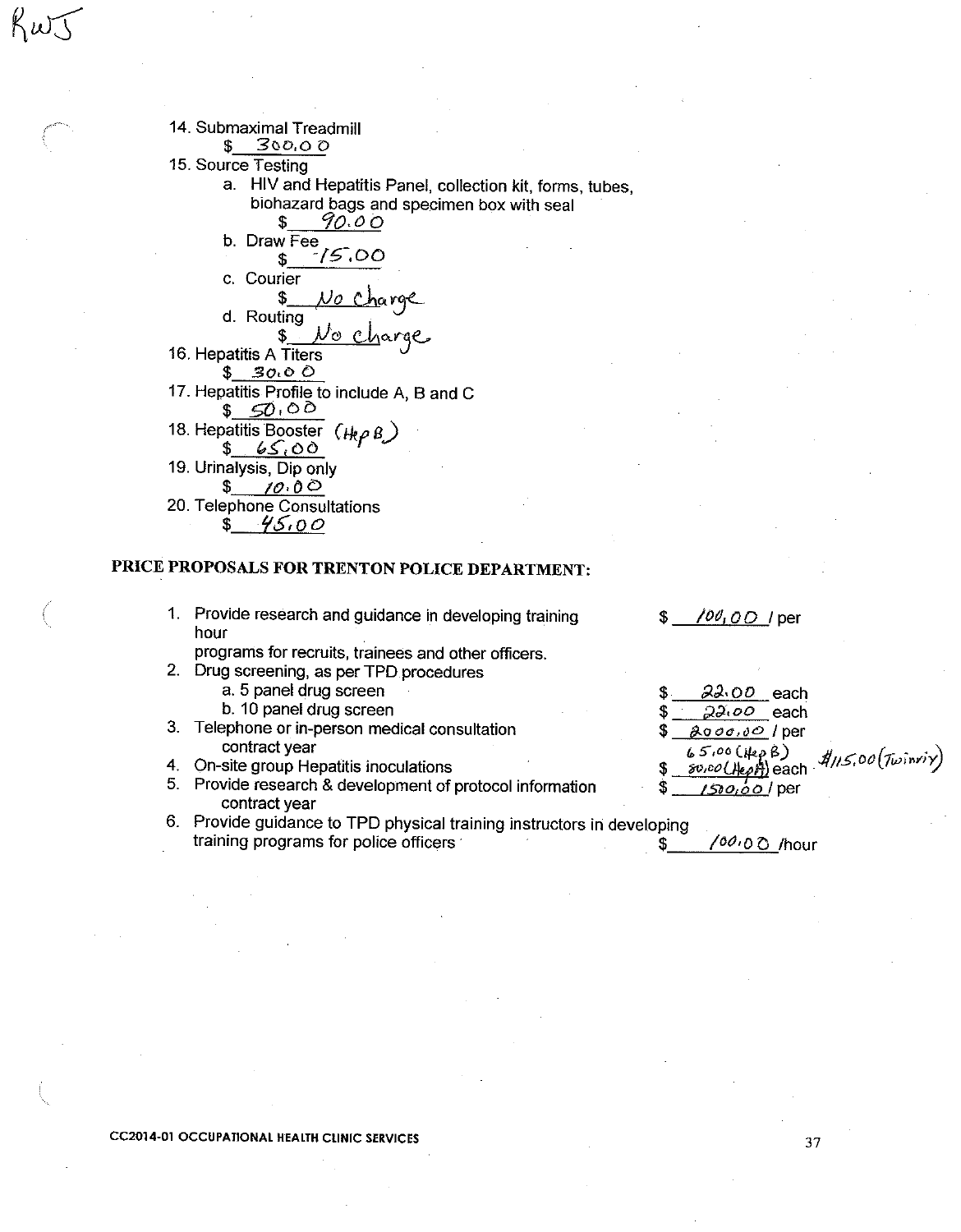$K\omega\Im$ 

The 2014 Operating Budget for RWJUHH Occupational Health Department is \$1.6M. RWJUHH City of Trenton - CC2014-01 Price page for contract years one (1) through three (3) Service to be Rendered Year 1 Year 2 Year 3 **Fee for Service** \$85.00 \$85.00 \$86.70 Return to Work Physical exam \$100.00 \$100.00 \$102.00 Special Medical Evaluation (non-worker's compensation) П. \$100.00 \$100.00 \$102.00 III. lFitness for Dutv \$66.30 **Pre-Employment Examinations** \$65.00 \$65.00 IV. \$61.20 1. Medical History and Physical \$60.00 \$60.00 2. Back assessment: Flex and Lift \$60.00 \$60.00 \$61.20 3. NIDA Drug Screen (5 panel) send out \$22.00 \$22.00 \$22.44 4. Non-NIDA Drug Screen (10 panel) instant \$42.00 \$42.00 \$42.84 \$40.00 \$40.80 5. Audiometry - Medical Class A \$40.00 \$20.40 6. Vision Test: Acuity, Horizontal field, color Perception \$20.00 \$20.00 \$30.00 \$30.00 \$30.60 7. Hepatitis B Titer \$66.30 8. PFT - Spirometry \$65.00 \$65.00 \$40.80 9. EKG \$40.00 \$40.00 10. Tuberculosis skin test \$20.00 \$20.00 \$20.40 11. Complete Blood Count & Differential \$25.00 \$25.00 \$25.50 12. Urinalysis (miscroscopic) \$15.00 \$15.00 \$15.30 \$10.20 <sup>1</sup>13. Urinalysis (dip) \$10.00 \$10.00 4. HDL/LDL Ratios \$35.00 \$35.00 \$35.70 \$40.00 \$40.00 \$40.80 15. Comprehensive Metabolic Panel lOther Services Fee Schedule V. \$75.00 \$76.50 \$78.00 1. PA Chest x ray and PA & Lat Chest x ray 2. X ray: Lumbar Spine, 3 view \$130.00 \$132.50 \$135.00 3. Back Assessment - Strength part of #4 below part of #4 below part of #4 below 4. Lifting capacity \$60.00 \$61.00 \$62.00 \$40.80 5. audiomertry - Medical Class A \$40.00 \$40.00 6. Fit Test - SCBA Mask - Quantitative \$45.00 \$45.00 \$45.90 a. Short test \$45.00 \$45.00 \$45.90 b. Long test 7. Pumonary Exam \$130.00 \$130.00 \$132.60 \$270w/CXR:\$195 \$270 w/CXR:\$195 \$275w/CXR: \$199 8. Respiratory Exam w/o CXRw/o CXR w/o CXR a. Hemocult slide \$10.00 \$10.00 \$10.20 9. Blood alcohol - (breathalyzer only)  $N/A$  $N/A$  $N/A$ 10. Blood lead \$25.00 \$25.00 \$25.50 \$20.40 11. Cholinesterase \$20.00 \$20.00 12. DOT exams (CDL and Gas Pipeline) \$70.00 \$70.00 \$71.40 <sup>1</sup>13. NIDA Drug Screen (5 panel, split specimen) \$22.00 \$22.00 \$22.44 .4. Non-NIDA Drug Screen (10panel, split specimen) \$22.00 \$22.00 \$22.44 15. H-BIG (per cc) \$170.00 \$170.00 \$173.40 16. HIV \$30.00 \$30.00 \$30.60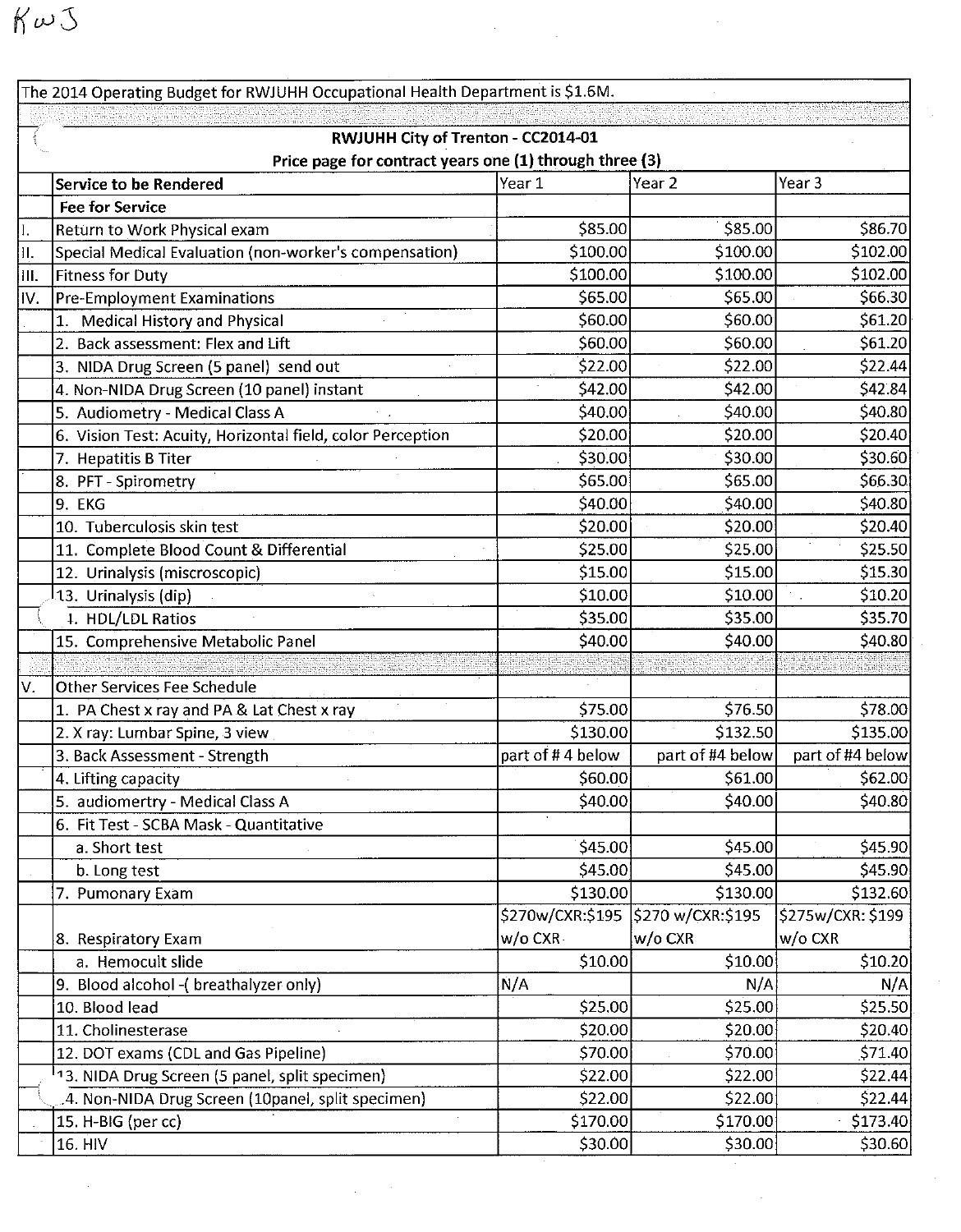|                                                             | $565$ /ea Series =                        | $$65/ea$ Series = | $$66/ea$ Series =    |
|-------------------------------------------------------------|-------------------------------------------|-------------------|----------------------|
| 17. Hepatitis B Vaccine (3 shot series)                     | \$195.00                                  | \$195             | \$199                |
| . Hepatitis Profile                                         | \$50.00                                   | \$50.00           | \$51.00              |
| 19. Mercury Blood Test                                      | \$18.00                                   | \$18.00           | \$18.36              |
| 20. 24 hour Heavy Metal urine test                          | \$42.00                                   | \$42.00           | \$42.84]             |
| <b>21. RPR</b>                                              | \$70.00                                   | \$70.00           | \$71.40              |
| 22. comprehensive Metabolic Panel                           | \$40.00                                   | \$40.00]          | \$40.80              |
| 23. Maximal treadmill Stress test                           | \$300.00                                  | \$300.00          | \$306.00             |
| 24. LS5                                                     | \$250.00                                  | \$250.00          | \$255.00             |
| 25. digital rectal Exam                                     | \$10.00                                   | \$10.00           | \$10.20              |
| 26. PSA                                                     | \$10.00                                   | \$10.00           | \$10.20              |
| 27. Breathalyzer                                            | \$36.00                                   | \$36.00           | \$36.72              |
| 28. Hepatitis AB, AG, and C Virus AB                        | \$50.00                                   | \$50.00           | \$51.00              |
| 29. Hepatitis Booster (Hep B)                               | \$65.00                                   | \$65.00           | \$66.30              |
| 30. TB Skin Test                                            | \$20.00                                   | \$20.00           | \$20.40              |
| 31. Telephone Consult, Prescription & Non-prescription Drug |                                           |                   |                      |
| clearance                                                   | \$45.00                                   | \$46.00           | \$47.00              |
| 32. Physical Examination, Prescription & Non-prescription   |                                           |                   |                      |
| Drug clearance                                              | \$65.00                                   | \$66.00           | \$67.00              |
|                                                             | Total cost \$195                          | Total cost \$195  | Total cost \$199     |
|                                                             | w/o lift test; \$255  w/o lift test;\$255 |                   | s/o list test: \$255 |
| 33. Back Examinations                                       | w/ lift test                              | w/ lift test      | w/lift test          |
| a. W/L S3                                                   | \$200.00                                  | \$200.00          | \$204.00             |
| b. W/L S5                                                   | \$250.00                                  | \$250.00          | \$255.00             |
| c. Physical Exam and Lift test only                         | \$125.00                                  | \$125.00          | \$127.50             |
| d. Ergonomic analysis only                                  | \$100.00                                  | \$100.00          | \$102.00             |
| e. Physical exam only                                       | \$65.00                                   | \$65.00           | \$66.30              |
| f. Lifting test only                                        | \$60.00                                   | \$61.00           | \$62.00              |
| 34. Physician Hourly Rate                                   | \$130.00                                  | \$132.60          | \$135.25             |
| 35. Physician assistanct Hourly Rate                        | \$80.00                                   | \$81.60           | \$83.20              |
| 36. Medical Assistant Hourly Rate                           | \$47.00                                   | \$47.94           | \$48.90              |
| 37. Expert Testimony - Physician Hourly Rate                | \$175.00                                  | \$178.50          | \$182.00             |
| 38. Expert Testimony - Physician Assistant Hourly Rate      | \$100.00                                  | \$102.00          | \$104.00             |
| 39. Expert Testimony - Medical Assistant Hourly Rate        | \$50.00                                   | \$51.00           | \$52.00              |
|                                                             |                                           |                   |                      |
| <b>Price proposal for Trenton fire Department</b>           |                                           |                   |                      |
| 1a. Hep B Surface Antibody                                  | \$30.00                                   | \$30.00           | \$30.60              |
| 1b. HepB Surface Antigen                                    | \$30.00                                   | \$30.00           | \$30.60              |
| 2. Skin Fold test                                           | \$20.00                                   | \$20.00           | \$20.40              |
| EXAM 1, ages 20-29<br>3.                                    | \$300.00                                  | \$300.00          | \$306.00             |
| 4. EXAM 2, ages 30+ with EKG                                | \$340.00                                  | \$340.00          | \$346.80             |
| 5. Hazmat Exam                                              | \$370.00                                  | \$370.00          | \$377.40             |
| 6. Research/Define/Update firefighter Physical Performance  |                                           |                   |                      |
| Stands rate per hour                                        | \$100.00                                  | \$102.00          | \$104.00             |
| Research/Design/Update follow-up program to reduce          |                                           |                   |                      |
| health risks, correct medical problems and/or improve job   |                                           |                   |                      |
| performance capacity rate per hour.                         | \$100.00                                  | \$102.00          | \$104.00             |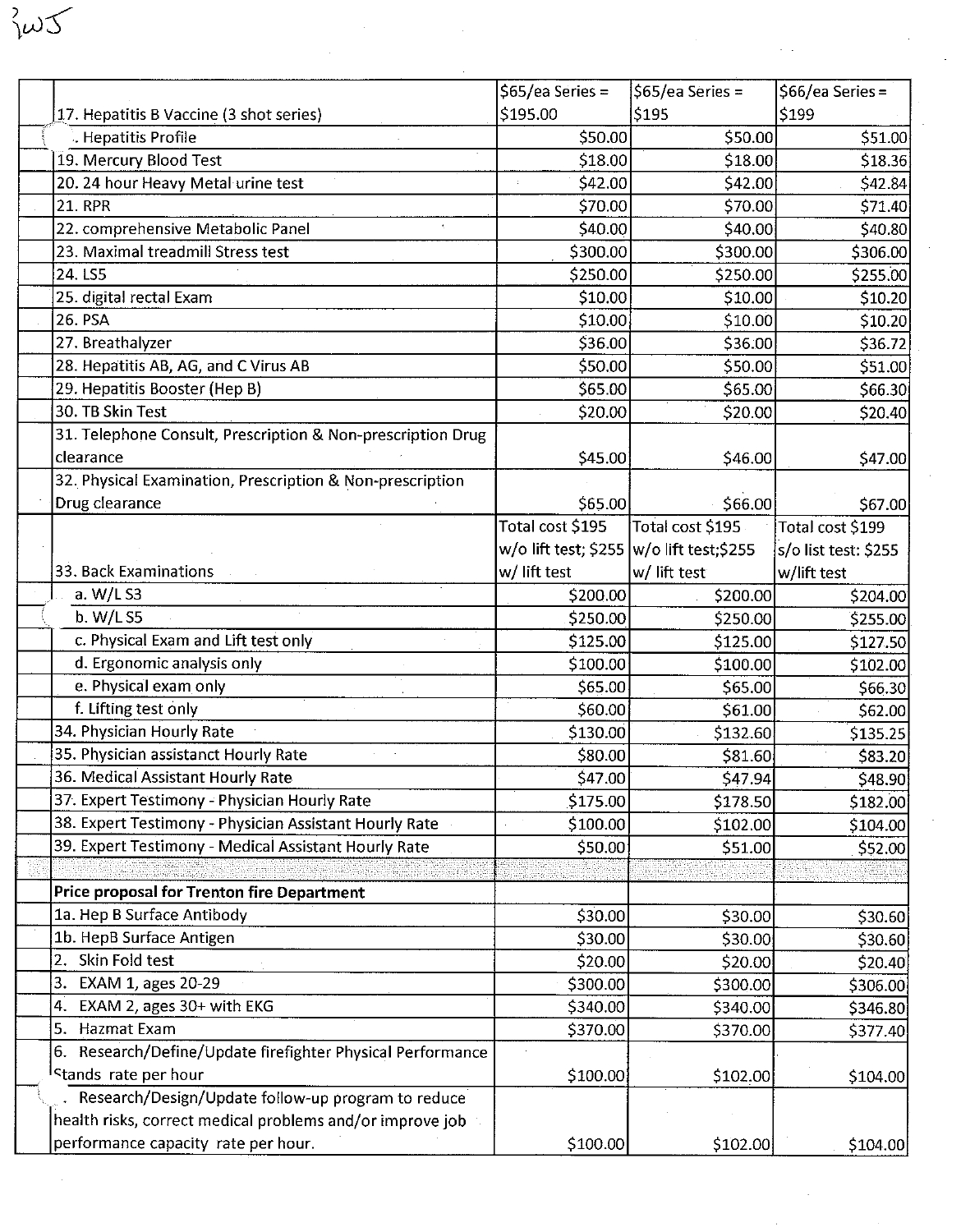| 8. Participate in the maintaining of a TFD physical fitness  |               |               |               |
|--------------------------------------------------------------|---------------|---------------|---------------|
| program                                                      |               |               |               |
| a. Teach on site educational Program classes for lifestyle   |               |               |               |
| modifications, fitness training., stress reduction, and the  |               |               |               |
| reduction of health risks. Rate per hour                     | \$100.00      | \$102.00      | \$104.00      |
| b. Teach on-site physical fitness programs for Firefighter   |               |               |               |
| trainees to improve performance capacity. Rate per hour.     | \$100.00      | \$102.00      | \$104.00      |
| 9. T4 Free and TSH Non-Dialysis Thyroid Test                 | \$5.75        | \$5.75        | \$5.87        |
| 10. NMP22 Bladder Cancer Chek                                | not available | not available | not available |
| 11. CRP High Sensitivity Test                                | \$6.25        | \$6.25        | \$6.38        |
| 12. CA 125 Test                                              | \$13.00       | \$13.00       | \$13.26       |
| 13. Continuation of Service Medical Evaluation               | \$100.00      | \$100.00      | \$102.00      |
| 14. Submaximal Treadmill                                     | \$300.00      | \$300.00      | \$306.00      |
| 15. Source Testing                                           |               |               |               |
| a. HIV & Hepatitis Panel, collection kit, forms, tubes,      |               |               |               |
|                                                              |               |               |               |
| biohazard bags and specimen box with seal<br>b. Draw fee     | \$90.00       | \$90.00       | \$91.80       |
| c. Courier                                                   | \$15.00       | \$15.00       | \$15.30       |
|                                                              | no charge     | no charge     | no charge     |
| d. routing                                                   | no charge     | no charge     | no charge     |
| 16. Hepatitis A Titers                                       | \$30.00       | \$30.00       | \$30.60       |
| 17. Hepatitis Profile to include A,B, & C                    | \$50.00       | \$50.00       | \$51.00       |
| 18. Hepatitis Booster (Hep B)                                | \$65.00       | \$65.00       | \$66.30       |
| 19. Urinalusis, Dip only                                     | \$10.00       | \$10.00       | \$10.20       |
| ). Telephone Consultations                                   | \$45.00       | \$46.00       | \$47.00       |
|                                                              |               |               |               |
| Price proposals for Trenton Police Department                |               |               |               |
| 1. Provide research and guidance in develping training       |               |               |               |
| programs for recruits, trainees and other officers. Rate per |               |               |               |
| hour.                                                        | \$100.00      | \$102.00      | \$104.00      |
| 2. Drug screening, as per TPD procedures                     |               |               |               |
| a. 5 panel drug screen (send out)                            | \$22.00       | \$22.00       | \$22.44       |
| b. 10 panel drug screen (send out)                           | \$22.00       | \$22.00       | \$22.44       |
| 3. Telephone or in-person medical consultation per contract  |               |               |               |
| year.                                                        | \$2,000.00    | \$2,000.00    | \$2,040.00    |
| 4. On-site group Hepatitis inoculations (for 15 or more)     |               |               |               |
| a. Hep B                                                     | \$65.00]      | \$65.00       | \$66.30       |
| b. Hep A                                                     | \$80.00       | \$80.00       | \$81.60       |
| c. Twinrix                                                   | \$115.00      | \$115.00      | \$117.30      |
| 5. Provide research & development of protocol information    |               |               |               |
| per contract year.                                           | \$1,500.00    | \$1,500.00    | \$1,530.00    |
| 6. Provide guidance to TPD physical training instructors in  |               |               |               |
| developing training programs for police officers. Rate per   |               |               |               |
| hour.                                                        | \$100.00      | \$102.00      | \$104.00      |

 $\sim 10^{-1}$ 

 $\frac{1}{2}$ 

 $\sim$ 

 $\mathcal{O}(\mathcal{O}_\mathcal{O})$ 

 $\mathcal{L}^{(1)}$ 

 $\frac{1}{2}$ 

 $K\omega t$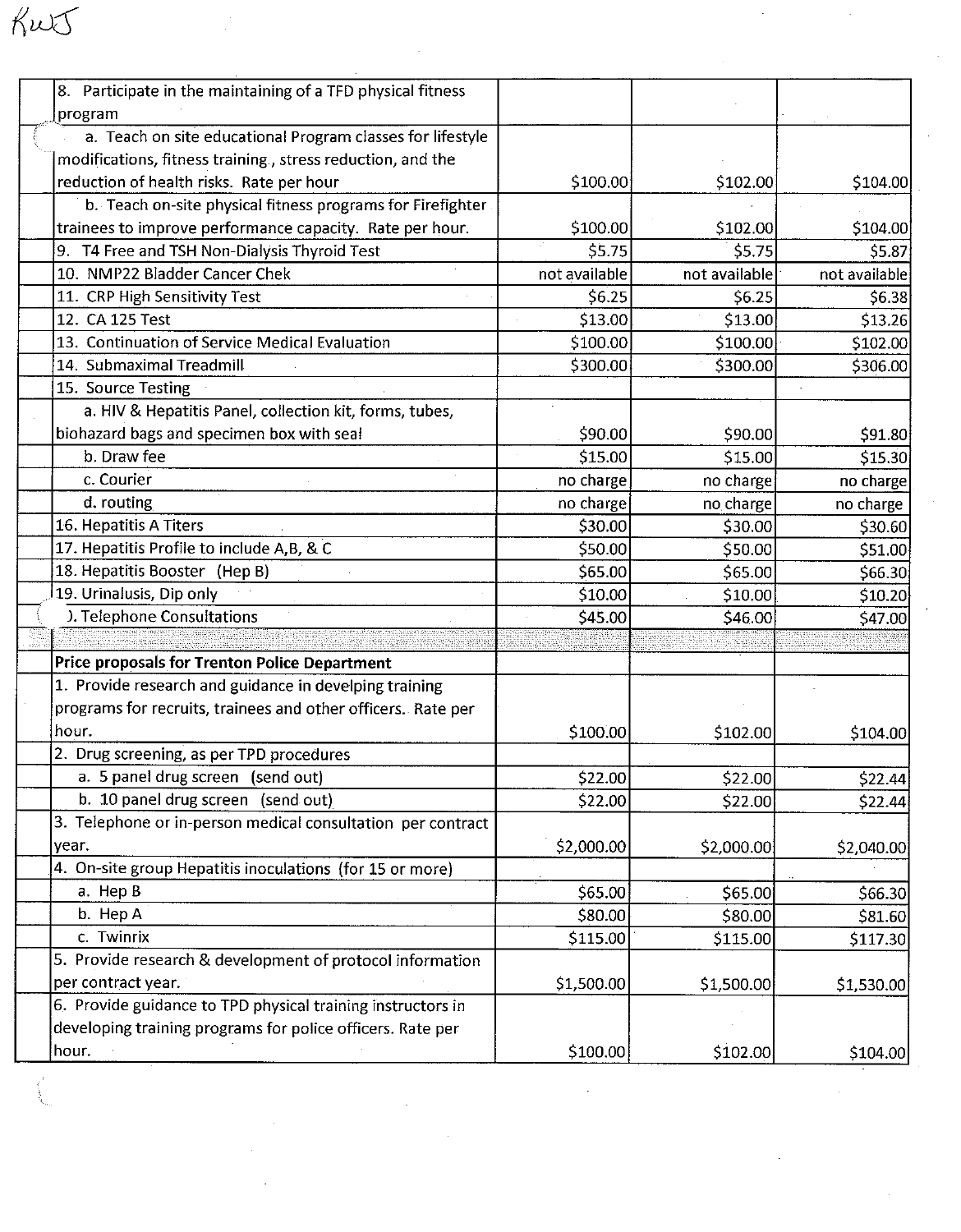### All respondents shall submit pricing for the following (I. - IV.40.):

 $$90.00$ 

#### **Return to Work Physical Exam**  $\mathbf{I}$ .

Inc.

#### $\mathbf{II}$ . **Special Medical Evaluation**

To include: Second Opinions and certain other special circumstances such as recommendations/suggestions for reasonable accommodation under the Americans with Disabilities Act and Retirement Examinations.

(Note: if the case is requested as an exam for Worker's Compensation, the City will be billed according to the prevailing worker's compensation fee schedule. If the case is determined not to be for the purpose of Worker's Compensation, the City will be billed at the rate of:  $00000$ 

|     |                                                               | \$<br>90.UU             |
|-----|---------------------------------------------------------------|-------------------------|
| m.  | <b>Fitness for Duty</b>                                       | 50.00<br>\$             |
| IV. | <b>Pre-Employment Examination</b>                             |                         |
|     | Medical History and Physical<br>1.                            | 60.00<br>\$             |
|     | Back Assessment: Flex and Lift<br>$\overline{2}$ .            | 90.00<br>\$             |
|     | 3.                                                            | 35.00<br>\$             |
|     | NIDA Drug Screen (5 panel)                                    | 35.00<br>\$             |
|     | Non-NIDA Drug Screen (10 panel)<br>4.                         | \$<br>20.00             |
|     | Audiometry - Medical Class A<br>5.                            | \$<br>0                 |
|     | Vision Test: Acuity, Horizontal Field, Color Perception<br>6. | 30.00<br>\$             |
|     | 7,<br><b>Hepatitis B Titer</b>                                | 40.00<br>\$             |
|     | 8.<br>PFT - Sporametry                                        | \$<br>45.00             |
|     | 9.<br><b>EKG</b>                                              | \$<br>9.00              |
|     | 10. Tuberculosis Skin Test                                    | 18.00                   |
|     | 11. Complete Blood Count and Differential                     | \$<br>10.00             |
|     | 12. Urinalysis (microscopic)                                  | \$                      |
|     | 13. Urinalysis (dip)                                          | $\theta$<br>\$<br>30.00 |
|     | 14. HDL/LDL Ratios                                            | \$<br>37.00             |
|     | 15. Comprehensive Metabolic Panel                             | \$                      |
| V.  | <b>Other Services Fee Schedule</b>                            |                         |
|     | PA Chest x-ray                                                | 40.00<br>\$             |
|     | 1. PA and Lateral Chest x-ray                                 | 60.00<br>\$             |
|     | 2. Xray: Lumbar Spine, 3 view                                 | 150.00<br>\$            |
|     | 3. Back Assessment - Strength                                 | 90.00<br>\$             |
|     | 4 Lifting Capacity                                            | 90.00<br>\$             |
|     | 5. Audiometry - Medical Class A                               | 20.00<br>\$             |
|     | 6. Fit Test - SCBA Mask - Quantitative                        |                         |
|     | a. Short Test                                                 | 20.00<br>\$             |
|     | b. Long Test                                                  | 35.00<br>\$             |
|     | 7. Pulmonary Exam                                             | 80.00<br>\$             |
|     | <b>Respiratory Exam</b><br>8.                                 | 80.00<br>\$             |
|     | a. Hemocult Slide                                             | \$<br>85.00             |
|     | 9. Blood Alcohol                                              | 105.00<br>\$            |
|     | 10. Blood Lead                                                | 22.00<br>\$             |
|     | 11. Cholinesterase                                            | 45.00<br>\$             |
|     | 12. DOT exams (CDL and Gas Pipeline)                          | 60.00<br>\$             |
|     | 13. NIDA Drug Screen (5 panel, split sample)                  | 35.00<br>\$             |
|     |                                                               |                         |

Captal Health Sipten,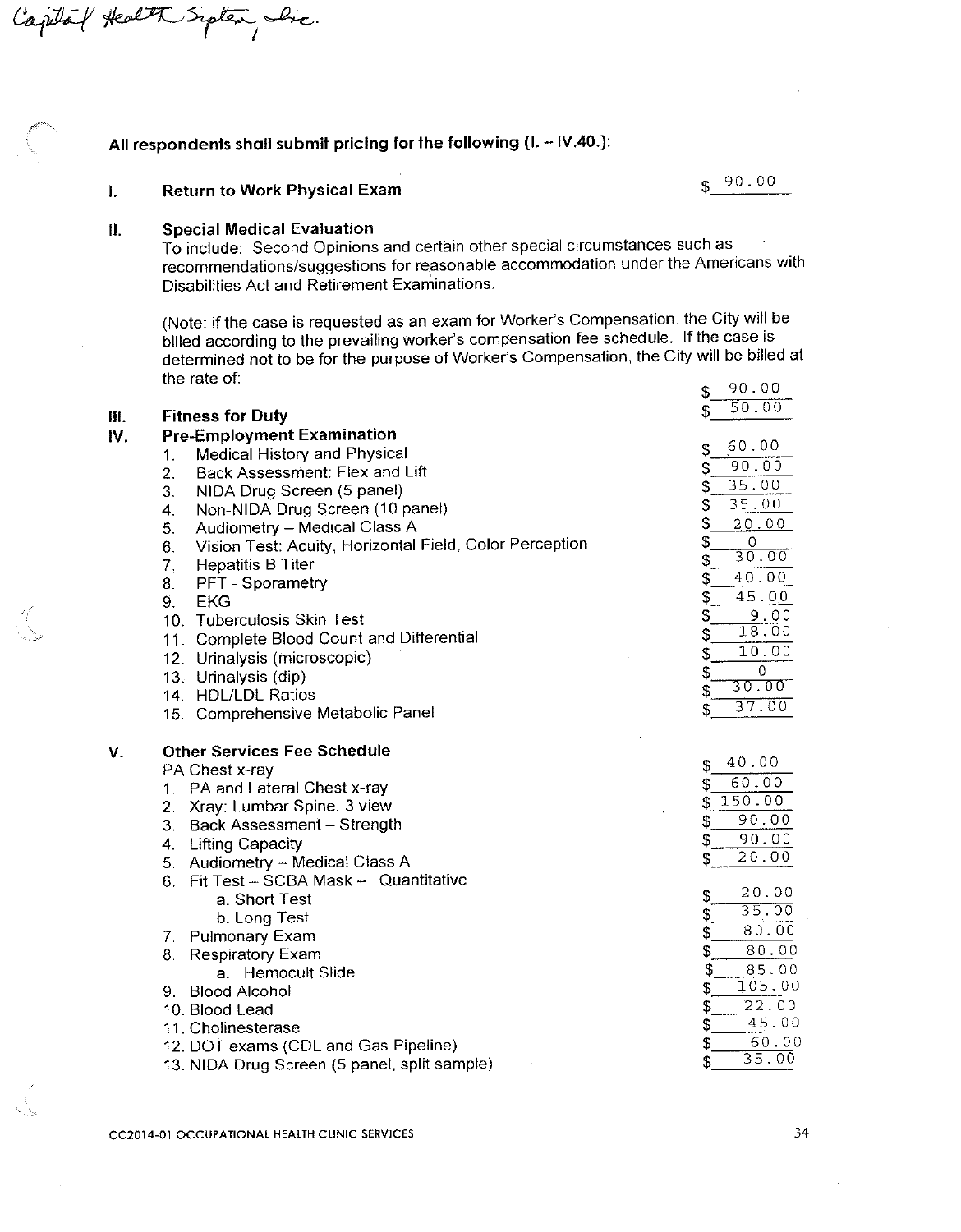Capilal Halth Suplan , when

| 14. Non-NIDA Drug Screen (10 panel, split sample)                             | 35.00                     |
|-------------------------------------------------------------------------------|---------------------------|
| 15. H-BIG (per cc)                                                            | 195.00                    |
| 16. HIV                                                                       | 145.00                    |
| 17. Hepatitis B Vaccine (3 shot series)                                       | $150$ (series of 3)<br>S. |
| 18. Hepatitis Profile                                                         | 100.00<br>\$              |
| 19. Mercury Blood Test                                                        | \$<br>45.00               |
| 20. 24-hour Heavy Metal Urine Test                                            | \$<br>50.00               |
| 21. RPR                                                                       | 25.00<br>S                |
| 22. Comprehensive Metabloic Panel                                             | S<br>37.00                |
| 23. Maximal Treadmill Stress Test                                             | 451.00<br>S               |
| 24. LS5                                                                       | 150.00<br>\$              |
| 25. Digital rectal Exam                                                       | \$<br>0                   |
| <b>26. PSA</b>                                                                | 45.00<br>\$               |
| 27. Breathalyzer                                                              | 30.00<br>\$               |
| 28. Hepatitis AB, AG and C Virus AB                                           | 100.00<br>\$              |
| 29. Hepatitis Booster                                                         | 50.00<br>\$               |
| 30. TB Skin Test                                                              | S<br><u>9.00</u>          |
| 31. Telephone Consult, Prescription & Non-Prescription Drug Clearance         |                           |
| \$35.00                                                                       |                           |
| 32. Physical Examination, Prescription & Non-Prescription Drug Clearance      |                           |
| 50.00<br>S                                                                    |                           |
| 33. Back Examinations                                                         |                           |
| Ergonomic Analysis (little or no risk of injury as self limited               |                           |
| 3 or 5 view LS Spine)                                                         |                           |
| Physical examination to include flexibility and strength                      |                           |
| Lifting test based on job description (risk of injury as lifting dead weight) |                           |
| <b>Total Cost:</b>                                                            | $300.00*$<br>\$           |
| a. W/L S3                                                                     | 150.00<br>\$              |
| b. W/L S5                                                                     | 150,00<br>\$              |
| c. Physical Exam and Lift Test Only                                           | 150.00<br>\$              |
| d. Ergonomic Analysis only                                                    | S<br>90.00                |
| e. Physical Examination only                                                  | \$<br>60.00               |
| f. Lifting Test Only                                                          | 90.00<br>\$               |
| 34. Physician Hourly Rate                                                     | 100.00<br>\$              |
| 35. Physician Assistant Hourly Rate                                           | N/A<br>\$                 |
| 36. Medical Assistant Hourly Rate                                             | 20.00                     |
| 37. Expert Testimony - Physician Hourly Rate                                  | 140.00<br>\$              |
| 38. Expert Testimony - Physician Assistant Hourly Rate                        | N/A<br>\$                 |
| 39. Expert Testimony - Medical Assistant Hourly Rate                          | 25.00                     |
| 40. Physical or Occupational Therapy - for worker's compensation              |                           |
| cases, payment will be based on contracted worker's compensation              |                           |
| incurance rates . If case is determined not to be for purpose of              |                           |

| THROTOMIC TOTCD: IT CODE TO OCCORMING WAS AS NOT LIMIT TO |               |
|-----------------------------------------------------------|---------------|
| workers compensation, rates will be:                      |               |
| Physical or occupational therapy evaluation               | S 90          |
| Physical or occupational therapy session                  | S 75          |
| Orthotic fabrication - simple                             | $\text{S}$ 25 |
| Orthotic fabrication - complex                            | $S = 50$      |

\*Ergonomic analysis not included per addendum June 6, 2008

 $\bar{z}$ 

 $\sim$ 

CC2014-01 OCCUPATIONAL HEALTH CLINIC SERVICES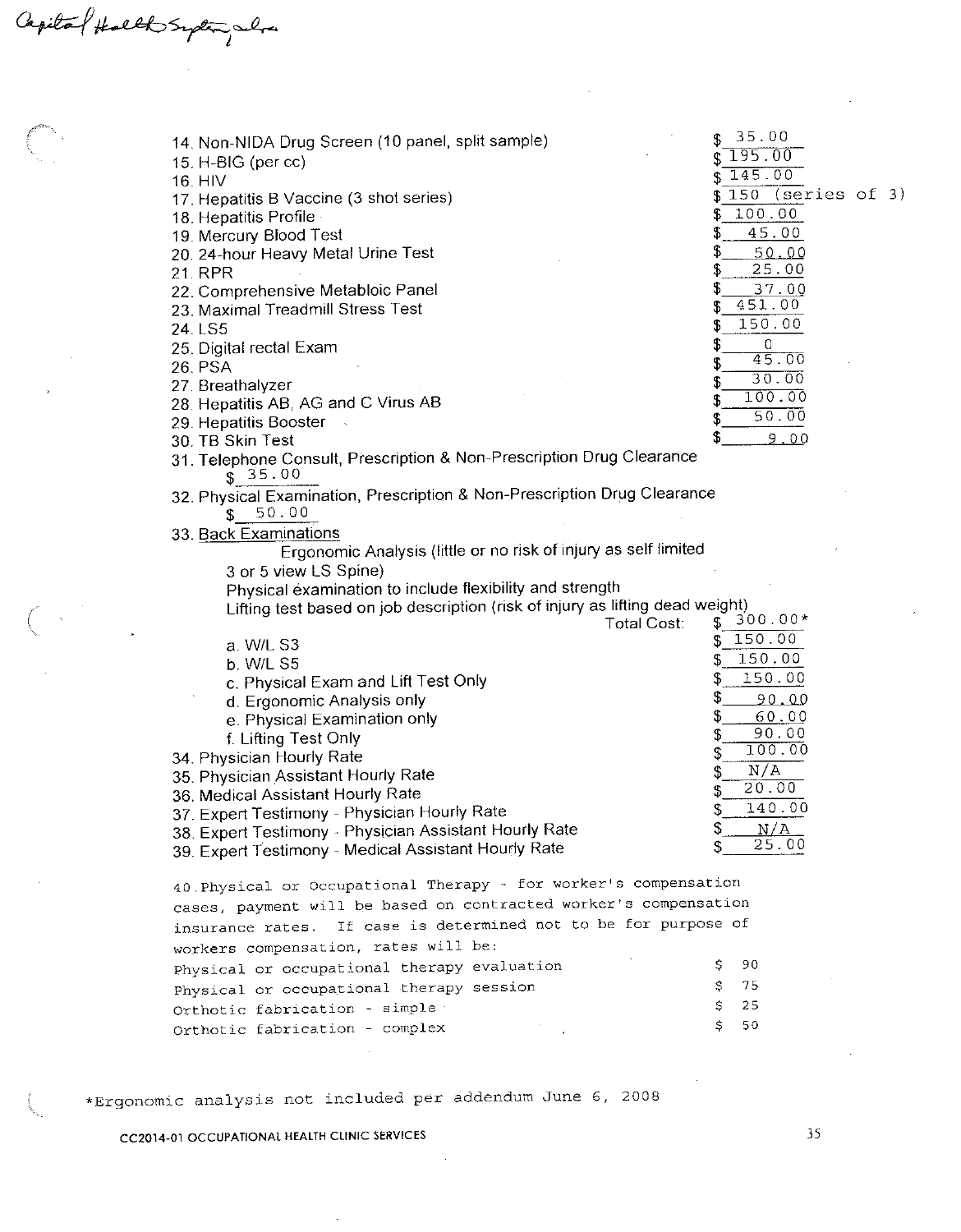Capital Hall Sipten, when

### PRICE PROPOSALS FOR TRENTON FIRE DEPARTMENT:

Hep B Surface Antibody

- 1. Hep B Surface Antigen
- 2. Skin Fold Test
- 3. EXAM 1, defined as follows
	- Age 20-29 **Vital Signs** Physical Exam **Fitness Testing**

 $s - 20.00$ 35.00 \$ 15.00 \$  $400.00$ \$

|    | Complete Urinalysis                                                                                                                                                                                                        |                        |
|----|----------------------------------------------------------------------------------------------------------------------------------------------------------------------------------------------------------------------------|------------------------|
|    | <b>Chemistry Profile</b><br><b>Complete Blood Count</b>                                                                                                                                                                    |                        |
|    | <b>HDL/LDL Ratios</b>                                                                                                                                                                                                      |                        |
|    | <b>Pulmonary Function</b>                                                                                                                                                                                                  |                        |
|    | Vision                                                                                                                                                                                                                     |                        |
|    | <b>Audiometry Medical Class A</b>                                                                                                                                                                                          |                        |
|    | 4. EXAM 2, defined as follows<br>\$445.00                                                                                                                                                                                  |                        |
|    | Age 30+ Same as EXAM 1 plus Electorcardiogram                                                                                                                                                                              |                        |
| 5. | HAZMAT EXAM, defined as follows                                                                                                                                                                                            |                        |
|    | \$445.00                                                                                                                                                                                                                   |                        |
|    | Same as EXAM 2, regardless of age, plus the Hazardous Materials                                                                                                                                                            |                        |
|    | Questionnaire                                                                                                                                                                                                              |                        |
|    | 6. Research/Define/Update Firefighter Physical Performance Standards.<br>$$75.00$ /hour                                                                                                                                    |                        |
|    | 7. Research/Design/Update follow-up program to reduce<br>health risks, correct medical problems and/or improve job<br>performance capacity.                                                                                | 75.00<br>/h            |
|    | our                                                                                                                                                                                                                        |                        |
|    | 8. Participate in the maintaining of a TFD physical fitness program<br>a. Teach on-site Educational Program classes for lifestyle modifications,<br>fitness training, stress reduction, and the reduction of health risks. |                        |
|    |                                                                                                                                                                                                                            | \$ <sup>50.00</sup> /հ |
|    | our                                                                                                                                                                                                                        |                        |
|    | b. Teach on-site physical fitness programs for                                                                                                                                                                             |                        |
|    | Firefighter trainees to improve performance capacity.                                                                                                                                                                      |                        |
|    | $$100.00$ /hour                                                                                                                                                                                                            |                        |
| 9. | T4 Free and TSH Non-Dialysis Thyroid Test<br>40.00                                                                                                                                                                         |                        |
|    | 10. NMP22 Bladder Cancer Chek                                                                                                                                                                                              |                        |
|    | \$125.00                                                                                                                                                                                                                   | 20.00                  |
|    | 11. CRP High Sensitivity Test                                                                                                                                                                                              |                        |
|    | 12. CA125 Test<br>\$160.00                                                                                                                                                                                                 |                        |
|    |                                                                                                                                                                                                                            |                        |
|    | 13. Continuation of Service Medical Evaluation<br>75.00<br>\$                                                                                                                                                              |                        |